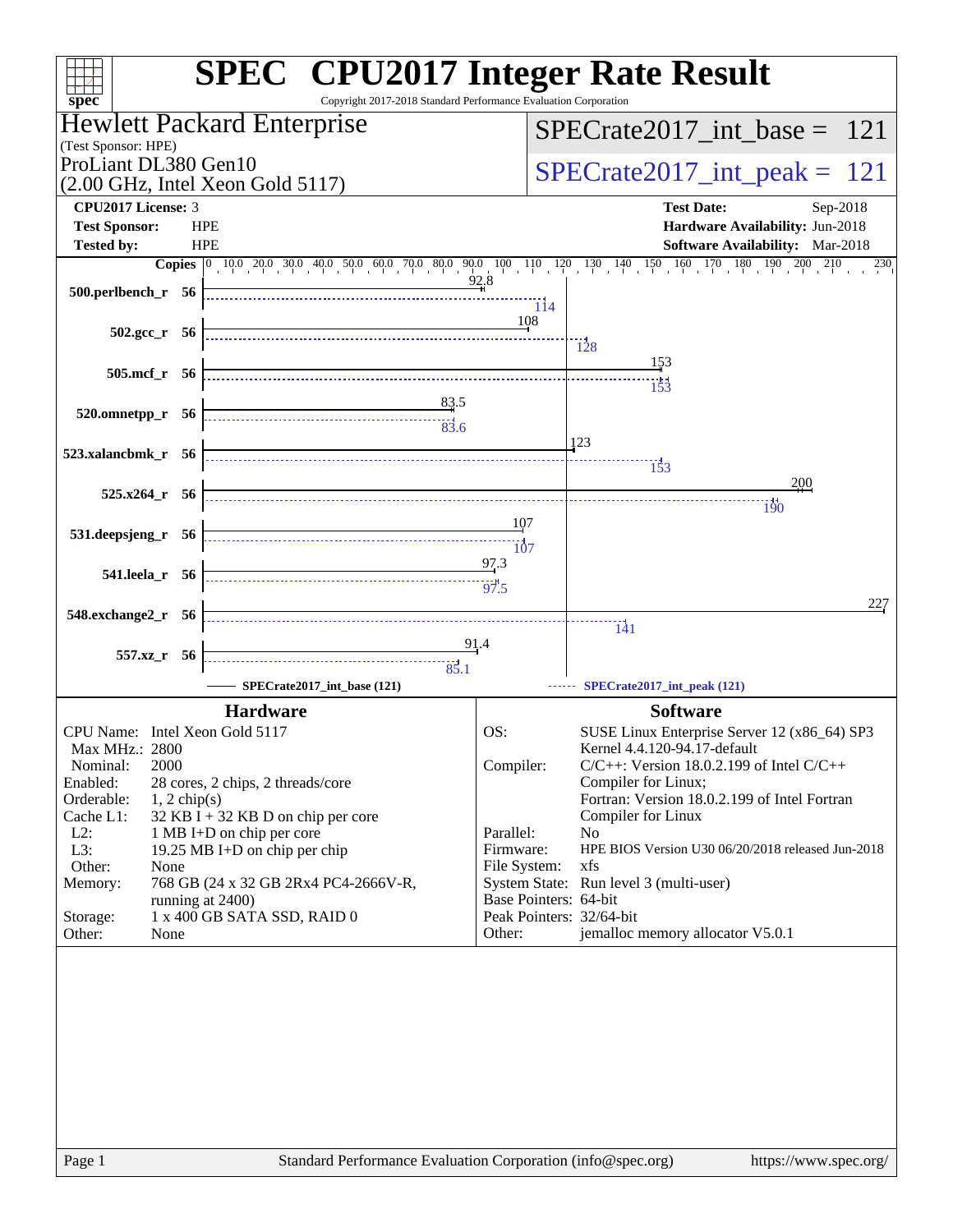# **[spec](http://www.spec.org/)**

# **[SPEC CPU2017 Integer Rate Result](http://www.spec.org/auto/cpu2017/Docs/result-fields.html#SPECCPU2017IntegerRateResult)**

Copyright 2017-2018 Standard Performance Evaluation Corporation

# Hewlett Packard Enterprise

### (Test Sponsor: HPE)

(2.00 GHz, Intel Xeon Gold 5117)

# [SPECrate2017\\_int\\_base =](http://www.spec.org/auto/cpu2017/Docs/result-fields.html#SPECrate2017intbase) 121

# ProLiant DL380 Gen10  $\text{SPECrate2017\_int\_peak} = 121$

**[CPU2017 License:](http://www.spec.org/auto/cpu2017/Docs/result-fields.html#CPU2017License)** 3 **[Test Date:](http://www.spec.org/auto/cpu2017/Docs/result-fields.html#TestDate)** Sep-2018 **[Test Sponsor:](http://www.spec.org/auto/cpu2017/Docs/result-fields.html#TestSponsor)** HPE **[Hardware Availability:](http://www.spec.org/auto/cpu2017/Docs/result-fields.html#HardwareAvailability)** Jun-2018 **[Tested by:](http://www.spec.org/auto/cpu2017/Docs/result-fields.html#Testedby)** HPE **[Software Availability:](http://www.spec.org/auto/cpu2017/Docs/result-fields.html#SoftwareAvailability)** Mar-2018

## **[Results Table](http://www.spec.org/auto/cpu2017/Docs/result-fields.html#ResultsTable)**

|                                | <b>Base</b>   |                |       |                | <b>Peak</b>  |                |       |               |                |              |                |              |                |              |
|--------------------------------|---------------|----------------|-------|----------------|--------------|----------------|-------|---------------|----------------|--------------|----------------|--------------|----------------|--------------|
| <b>Benchmark</b>               | <b>Copies</b> | <b>Seconds</b> | Ratio | <b>Seconds</b> | <b>Ratio</b> | <b>Seconds</b> | Ratio | <b>Copies</b> | <b>Seconds</b> | <b>Ratio</b> | <b>Seconds</b> | <b>Ratio</b> | <b>Seconds</b> | <b>Ratio</b> |
| $500$ .perlbench r             | 56            | 962            | 92.7  | 952            | 93.6         | 961            | 92.8  | 56            | 782            | <b>114</b>   | 781            | 114          | 783            | 114          |
| $502.\text{sec}$               | 56            | 732            | 108   | 730            | 109          | 733            | 108   | 56            | 621            | 128          | 620            | 128          | 620            | 128          |
| $505$ .mcf r                   | 56            | 592            | 153   | 591            | 153          | 594            | 152   | 56            | 584            | 155          | 593            | 153          | 594            | 152          |
| 520.omnetpp_r                  | 56            | 880            | 83.5  | 879            | 83.6         | 889            | 82.6  | 56            | 878            | 83.7         | 880            | 83.5         | 879            | 83.6         |
| 523.xalancbmk r                | 56            | 479            | 123   | 478            | 124          | 479            | 123   | 56            | 388            | 153          | 387            | 153          | 388            | 153          |
| 525.x264 r                     | 56            | 491            | 200   | 494            | 198          | 483            | 203   | 56            | 515            | <u>190</u>   | 517            | 190          | 512            | 192          |
| 531.deepsjeng_r                | 56            | 601            | 107   | 602            | 107          | 602            | 107   | 56            | 600            | 107          | 600            | 107          | 600            | 107          |
| 541.leela r                    | 56            | 956            | 97.0  | 953            | 97.3         | 952            | 97.4  | 56            | 951            | 97.5         | 943            | 98.3         | 952            | 97.4         |
| 548.exchange2_r                | 56            | 647            | 227   | 647            | 227          | 646            | 227   | 56            | 1042           | 141          | 1042           | 141          | 1042           | 141          |
| 557.xz r                       | 56            | 661            | 91.5  | 662            | 91.4         | 661            | 91.4  | 56            | 711            | 85.0         | 711            | 85.1         | 710            | 85.2         |
| SPECrate2017_int_base =<br>121 |               |                |       |                |              |                |       |               |                |              |                |              |                |              |

**[SPECrate2017\\_int\\_peak =](http://www.spec.org/auto/cpu2017/Docs/result-fields.html#SPECrate2017intpeak) 121**

Results appear in the [order in which they were run.](http://www.spec.org/auto/cpu2017/Docs/result-fields.html#RunOrder) Bold underlined text [indicates a median measurement.](http://www.spec.org/auto/cpu2017/Docs/result-fields.html#Median)

### **[Submit Notes](http://www.spec.org/auto/cpu2017/Docs/result-fields.html#SubmitNotes)**

 The numactl mechanism was used to bind copies to processors. The config file option 'submit' was used to generate numactl commands to bind each copy to a specific processor. For details, please see the config file.

### **[Operating System Notes](http://www.spec.org/auto/cpu2017/Docs/result-fields.html#OperatingSystemNotes)**

 Stack size set to unlimited using "ulimit -s unlimited" Transparent Huge Pages enabled by default Prior to runcpu invocation Filesystem page cache synced and cleared with: sync; echo 3 > /proc/sys/vm/drop\_caches runcpu command invoked through numactl i.e.: numactl --interleave=all runcpu <etc> IRQ balance service was stopped using "systemctl stop irqbalance.service" Tuned-adm profile was set to Throughput-Performance using "tuned-adm profile throughput-performance" Numa Balancing disabled using "echo 0 > /proc/sys/kernel/numa\_balancing" VM Dirty ratio was set to 40 using "echo 40 > /proc/sys/vm/dirty\_ratio"

### **[General Notes](http://www.spec.org/auto/cpu2017/Docs/result-fields.html#GeneralNotes)**

Environment variables set by runcpu before the start of the run: LD\_LIBRARY\_PATH = "/home/cpu2017/lib/ia32:/home/cpu2017/lib/intel64:/home/cpu2017/je5.0.1-32:/home/cpu2017/je5.0.1-64"

 Binaries compiled on a system with 1x Intel Core i7-6700K CPU + 32GB RAM memory using Redhat Enterprise Linux 7.5

Yes: The test sponsor attests, as of date of publication, that CVE-2017-5754 (Meltdown)

**(Continued on next page)**

Page 2 Standard Performance Evaluation Corporation [\(info@spec.org\)](mailto:info@spec.org) <https://www.spec.org/>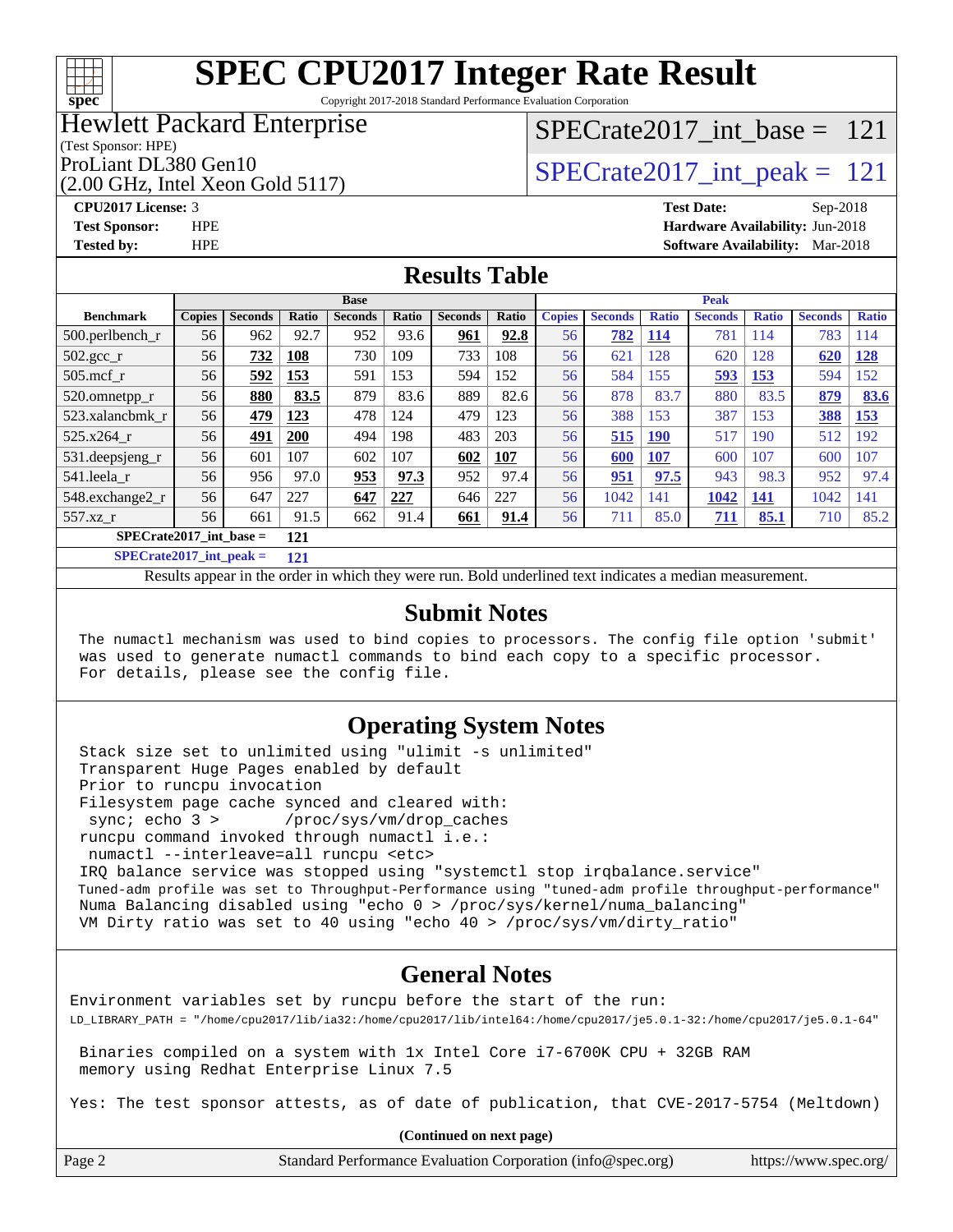## $+\hskip -1.5pt +\hskip -1.5pt +$ **[spec](http://www.spec.org/)**

# **[SPEC CPU2017 Integer Rate Result](http://www.spec.org/auto/cpu2017/Docs/result-fields.html#SPECCPU2017IntegerRateResult)**

Copyright 2017-2018 Standard Performance Evaluation Corporation

### Hewlett Packard Enterprise

[SPECrate2017\\_int\\_base =](http://www.spec.org/auto/cpu2017/Docs/result-fields.html#SPECrate2017intbase) 121

# (Test Sponsor: HPE)

(2.00 GHz, Intel Xeon Gold 5117)

ProLiant DL380 Gen10  $\text{SPECrate2017\_int\_peak} = 121$ 

**[CPU2017 License:](http://www.spec.org/auto/cpu2017/Docs/result-fields.html#CPU2017License)** 3 **[Test Date:](http://www.spec.org/auto/cpu2017/Docs/result-fields.html#TestDate)** Sep-2018 **[Test Sponsor:](http://www.spec.org/auto/cpu2017/Docs/result-fields.html#TestSponsor)** HPE **[Hardware Availability:](http://www.spec.org/auto/cpu2017/Docs/result-fields.html#HardwareAvailability)** Jun-2018 **[Tested by:](http://www.spec.org/auto/cpu2017/Docs/result-fields.html#Testedby)** HPE **[Software Availability:](http://www.spec.org/auto/cpu2017/Docs/result-fields.html#SoftwareAvailability)** Mar-2018

## **[General Notes \(Continued\)](http://www.spec.org/auto/cpu2017/Docs/result-fields.html#GeneralNotes)**

Page 3 Standard Performance Evaluation Corporation [\(info@spec.org\)](mailto:info@spec.org) <https://www.spec.org/> is mitigated in the system as tested and documented. Yes: The test sponsor attests, as of date of publication, that CVE-2017-5753 (Spectre variant 1) is mitigated in the system as tested and documented. Yes: The test sponsor attests, as of date of publication, that CVE-2017-5715 (Spectre variant 2) is mitigated in the system as tested and documented. jemalloc, a general purpose malloc implementation built with the RedHat Enterprise 7.5, and the system compiler gcc 4.8.5 sources available from jemalloc.net or<https://github.com/jemalloc/jemalloc/releases> **[Platform Notes](http://www.spec.org/auto/cpu2017/Docs/result-fields.html#PlatformNotes)** BIOS Configuration: Thermal Configuration set to Maximum Cooling Memory Patrol Scrubbing set to Disabled LLC Prefetch set to Enabled LLC Dead Line Allocation set to Disabled Stale A to S set to Disabled Workload Profile set to General Throughput Compute Minimum Processor Idle Power Core C-State set to C1E State Sysinfo program /home/cpu2017/bin/sysinfo Rev: r5974 of 2018-05-19 9bcde8f2999c33d61f64985e45859ea9 running on dl380gen10-spec-melt Wed Sep 5 10:50:39 2018 SUT (System Under Test) info as seen by some common utilities. For more information on this section, see <https://www.spec.org/cpu2017/Docs/config.html#sysinfo> From /proc/cpuinfo model name : Intel(R) Xeon(R) Gold 5117 CPU @ 2.00GHz 2 "physical id"s (chips) 56 "processors" cores, siblings (Caution: counting these is hw and system dependent. The following excerpts from /proc/cpuinfo might not be reliable. Use with caution.) cpu cores : 14 siblings : 28 physical 0: cores 0 1 2 3 4 5 6 8 9 10 11 12 13 14 physical 1: cores 0 1 2 3 4 5 6 8 9 10 11 12 13 14 From lscpu: Architecture: x86\_64 CPU op-mode(s): 32-bit, 64-bit Byte Order: Little Endian CPU(s): 56 On-line CPU(s) list: 0-55 Thread(s) per core: 2 **(Continued on next page)**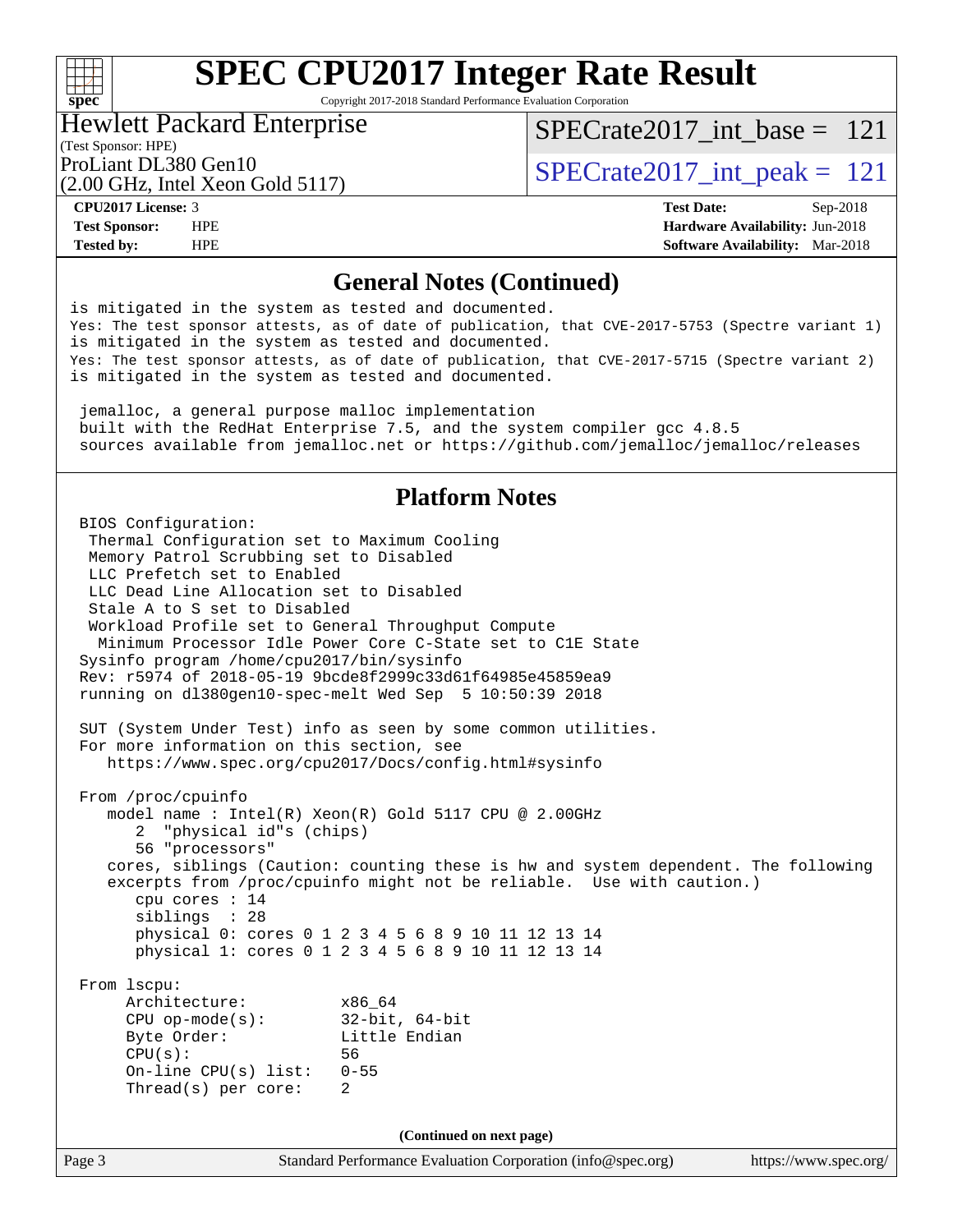

Copyright 2017-2018 Standard Performance Evaluation Corporation

## Hewlett Packard Enterprise

(Test Sponsor: HPE)

[SPECrate2017\\_int\\_base =](http://www.spec.org/auto/cpu2017/Docs/result-fields.html#SPECrate2017intbase) 121

(2.00 GHz, Intel Xeon Gold 5117)

ProLiant DL380 Gen10<br>(2.00 GHz, Intel Xeon Gold 5117)  $\text{SPECrate2017\_int\_peak} = 121$ 

**[CPU2017 License:](http://www.spec.org/auto/cpu2017/Docs/result-fields.html#CPU2017License)** 3 **[Test Date:](http://www.spec.org/auto/cpu2017/Docs/result-fields.html#TestDate)** Sep-2018

**[Test Sponsor:](http://www.spec.org/auto/cpu2017/Docs/result-fields.html#TestSponsor)** HPE **[Hardware Availability:](http://www.spec.org/auto/cpu2017/Docs/result-fields.html#HardwareAvailability)** Jun-2018 **[Tested by:](http://www.spec.org/auto/cpu2017/Docs/result-fields.html#Testedby)** HPE **[Software Availability:](http://www.spec.org/auto/cpu2017/Docs/result-fields.html#SoftwareAvailability)** Mar-2018

# **[Platform Notes \(Continued\)](http://www.spec.org/auto/cpu2017/Docs/result-fields.html#PlatformNotes)**

| $Core(s)$ per socket:            | 14                                                                                   |
|----------------------------------|--------------------------------------------------------------------------------------|
| Socket(s):                       | 2                                                                                    |
| NUMA $node(s)$ :                 | 4                                                                                    |
| Vendor ID:                       | GenuineIntel                                                                         |
| CPU family:                      | 6                                                                                    |
| Model:                           | 85                                                                                   |
| Model name:                      | $Intel(R)$ Xeon $(R)$ Gold 5117 CPU @ 2.00GHz                                        |
| Stepping:                        | $\overline{4}$                                                                       |
| CPU MHz:                         | 1995.330                                                                             |
| BogoMIPS:                        | 3990.66                                                                              |
| Virtualization:                  | $VT - x$                                                                             |
| L1d cache:                       | 32K                                                                                  |
| Lli cache:                       | 32K                                                                                  |
| $L2$ cache:                      | 1024K                                                                                |
| $L3$ cache:                      | 19712K                                                                               |
| NUMA node0 $CPU(s): 0-6, 28-34$  |                                                                                      |
| NUMA nodel $CPU(s): 7-13, 35-41$ |                                                                                      |
| NUMA node2 CPU(s): 14-20, 42-48  |                                                                                      |
| NUMA node3 CPU(s):               | 21-27,49-55                                                                          |
| Flaqs:                           | fpu vme de pse tsc msr pae mce cx8 apic sep mtrr pqe mca cmov                        |
|                                  | pat pse36 clflush dts acpi mmx fxsr sse sse2 ss ht tm pbe syscall nx pdpe1gb rdtscp  |
|                                  | Im constant tsc art arch perfmon pebs bts rep good nopl xtopology nonstop tsc        |
|                                  | aperfmperf eagerfpu pni pclmulgdg dtes64 monitor ds cpl vmx smx est tm2 ssse3 sdbg   |
|                                  | fma cx16 xtpr pdcm pcid dca sse4 1 sse4 2 x2apic movbe popcnt tsc deadline timer aes |
|                                  | xsave avx f16c rdrand lahf lm abm 3dnowprefetch ida arat epb invpcid single pln pts  |
|                                  | dtherm intel pt rsb ctxsw spec ctrl stibp retpoline kaiser tpr shadow vnmi           |
|                                  | flexpriority ept vpid fsgsbase tsc adjust bmil hle avx2 smep bmi2 erms invpcid rtm   |
|                                  | cqm mpx avx512f avx512dq rdseed adx smap clflushopt clwb avx512cd avx512bw avx512vl  |
|                                  | xsaveopt xsavec xgetbyl cgm llc cgm occup llc pku ospke                              |
|                                  |                                                                                      |

 /proc/cpuinfo cache data cache size : 19712 KB

 From numactl --hardware WARNING: a numactl 'node' might or might not correspond to a physical chip. available: 4 nodes (0-3) node 0 cpus: 0 1 2 3 4 5 6 28 29 30 31 32 33 34 node 0 size: 193033 MB node 0 free: 192731 MB node 1 cpus: 7 8 9 10 11 12 13 35 36 37 38 39 40 41 node 1 size: 193533 MB node 1 free: 193227 MB node 2 cpus: 14 15 16 17 18 19 20 42 43 44 45 46 47 48 node 2 size: 193533 MB node 2 free: 193355 MB node 3 cpus: 21 22 23 24 25 26 27 49 50 51 52 53 54 55 node 3 size: 193406 MB

**(Continued on next page)**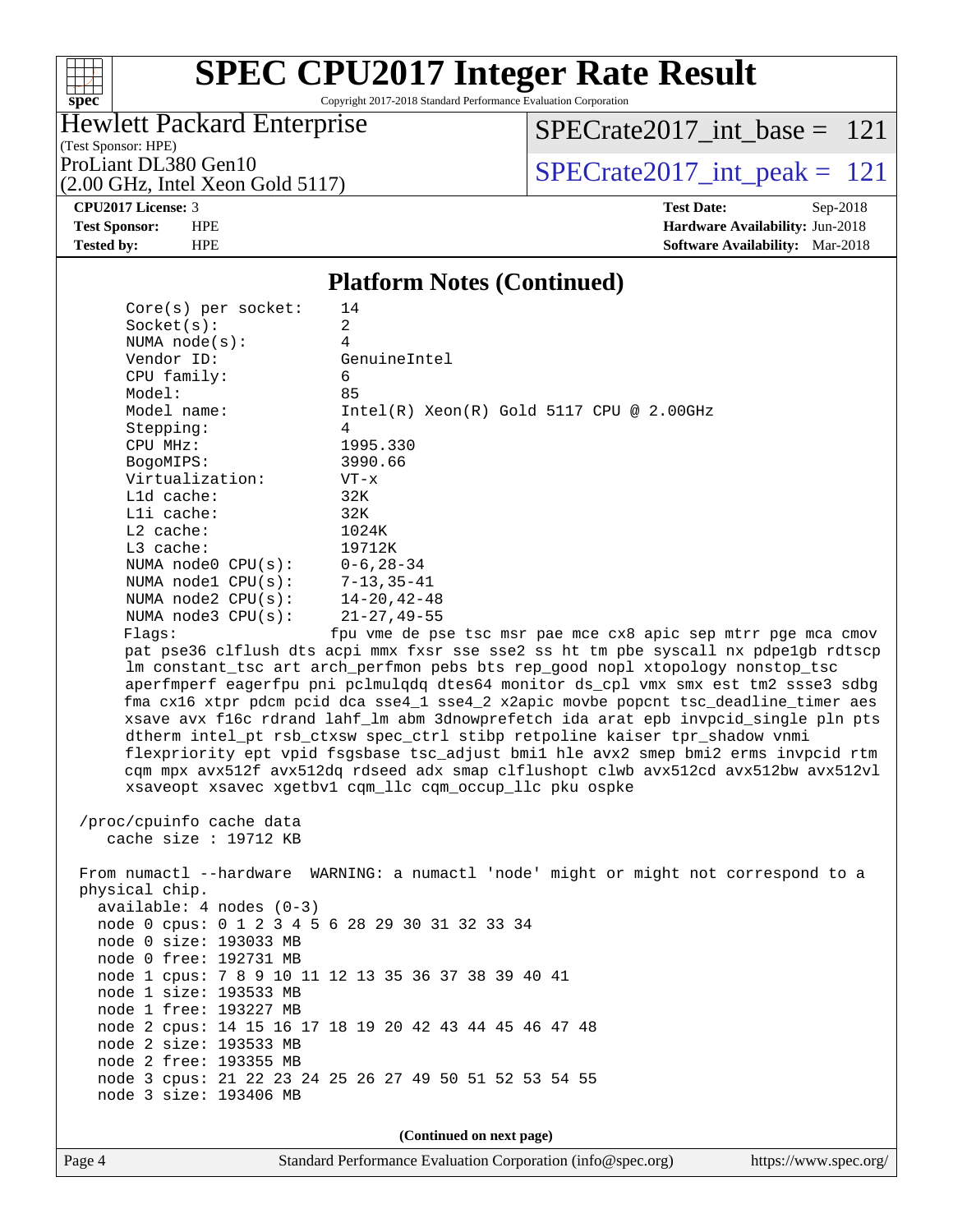## $+\ +$ **[spec](http://www.spec.org/)**

# **[SPEC CPU2017 Integer Rate Result](http://www.spec.org/auto/cpu2017/Docs/result-fields.html#SPECCPU2017IntegerRateResult)**

Copyright 2017-2018 Standard Performance Evaluation Corporation

# Hewlett Packard Enterprise

[SPECrate2017\\_int\\_base =](http://www.spec.org/auto/cpu2017/Docs/result-fields.html#SPECrate2017intbase) 121

(Test Sponsor: HPE)

(2.00 GHz, Intel Xeon Gold 5117)

ProLiant DL380 Gen10  $SPECTATE$   $SPECTATE$   $SCHZ$  Intel Year Gold 5117)

**[CPU2017 License:](http://www.spec.org/auto/cpu2017/Docs/result-fields.html#CPU2017License)** 3 **[Test Date:](http://www.spec.org/auto/cpu2017/Docs/result-fields.html#TestDate)** Sep-2018 **[Test Sponsor:](http://www.spec.org/auto/cpu2017/Docs/result-fields.html#TestSponsor)** HPE **[Hardware Availability:](http://www.spec.org/auto/cpu2017/Docs/result-fields.html#HardwareAvailability)** Jun-2018

### **[Tested by:](http://www.spec.org/auto/cpu2017/Docs/result-fields.html#Testedby)** HPE **[Software Availability:](http://www.spec.org/auto/cpu2017/Docs/result-fields.html#SoftwareAvailability)** Mar-2018 **[Platform Notes \(Continued\)](http://www.spec.org/auto/cpu2017/Docs/result-fields.html#PlatformNotes)** node 3 free: 193228 MB node distances: node 0 1 2 3 0: 10 21 31 31 1: 21 10 31 31 2: 31 31 10 21 3: 31 31 21 10 From /proc/meminfo MemTotal: 792072916 kB HugePages\_Total: 0 Hugepagesize: 2048 kB /usr/bin/lsb\_release -d SUSE Linux Enterprise Server 12 SP3 From /etc/\*release\* /etc/\*version\* SuSE-release: SUSE Linux Enterprise Server 12 (x86\_64) VERSION = 12 PATCHLEVEL = 3 # This file is deprecated and will be removed in a future service pack or release. # Please check /etc/os-release for details about this release. os-release: NAME="SLES" VERSION="12-SP3" VERSION\_ID="12.3" PRETTY\_NAME="SUSE Linux Enterprise Server 12 SP3" ID="sles" ANSI\_COLOR="0;32" CPE\_NAME="cpe:/o:suse:sles:12:sp3" uname -a: Linux dl380gen10-spec-melt 4.4.120-94.17-default #1 SMP Wed Mar 14 17:23:00 UTC 2018 (cf3a7bb) x86\_64 x86\_64 x86\_64 GNU/Linux Kernel self-reported vulnerability status: CVE-2017-5754 (Meltdown): Mitigation: PTI CVE-2017-5753 (Spectre variant 1): Mitigation: \_\_user pointer sanitization CVE-2017-5715 (Spectre variant 2): Mitigation: IBRS+IBPB run-level 3 Sep 5 10:49 SPEC is set to: /home/cpu2017 Filesystem Type Size Used Avail Use% Mounted on /dev/sdb4 xfs 331G 41G 290G 13% /home **(Continued on next page)**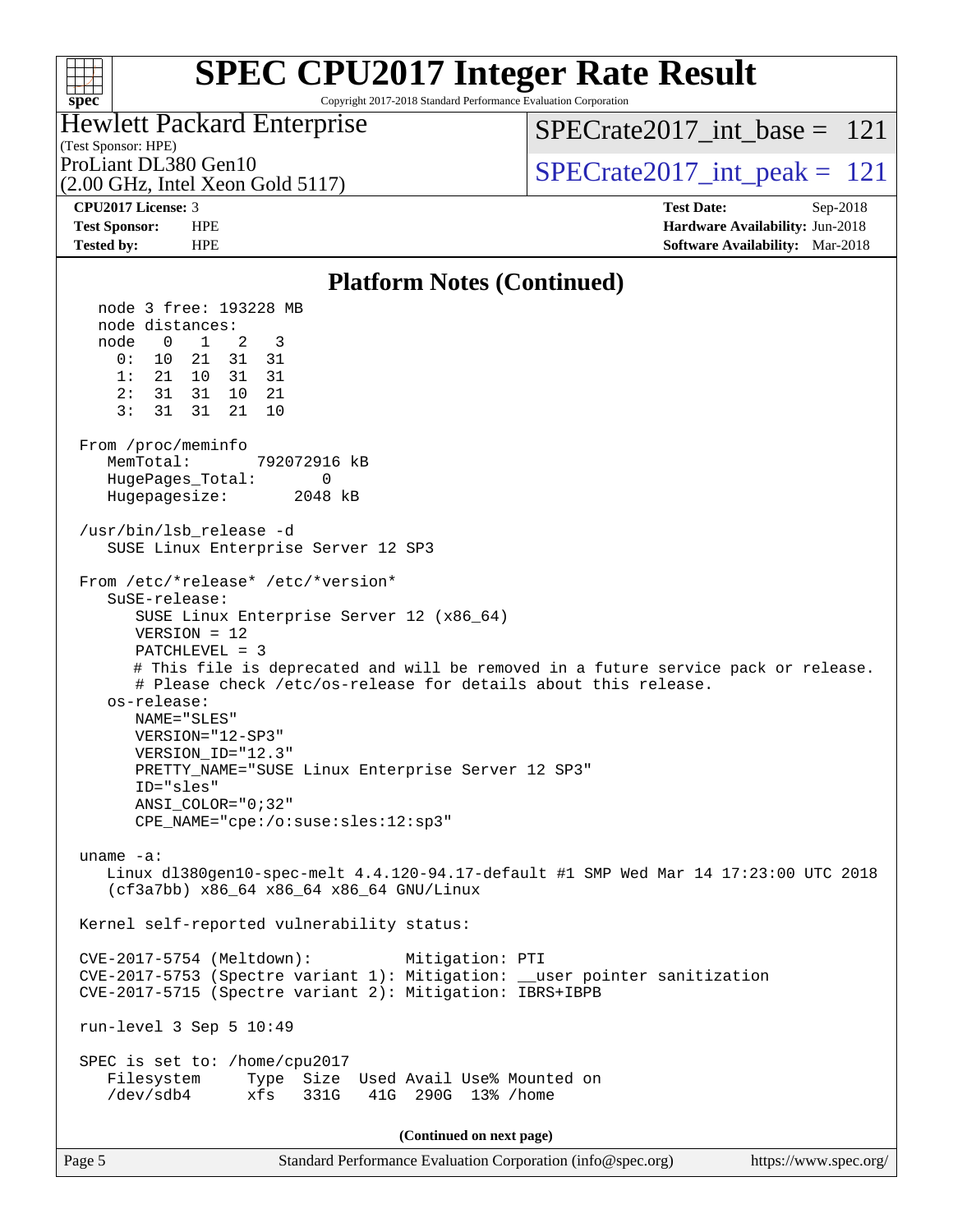## $\pm\pm\prime$ **[spec](http://www.spec.org/)**

# **[SPEC CPU2017 Integer Rate Result](http://www.spec.org/auto/cpu2017/Docs/result-fields.html#SPECCPU2017IntegerRateResult)**

Copyright 2017-2018 Standard Performance Evaluation Corporation

### Hewlett Packard Enterprise

[SPECrate2017\\_int\\_base =](http://www.spec.org/auto/cpu2017/Docs/result-fields.html#SPECrate2017intbase) 121

# (Test Sponsor: HPE)

(2.00 GHz, Intel Xeon Gold 5117)

ProLiant DL380 Gen10<br>(2.00 GHz, Intel Xeon Gold 5117)  $\text{SPECrate2017\_int\_peak} = 121$ 

**[CPU2017 License:](http://www.spec.org/auto/cpu2017/Docs/result-fields.html#CPU2017License)** 3 **[Test Date:](http://www.spec.org/auto/cpu2017/Docs/result-fields.html#TestDate)** Sep-2018 **[Test Sponsor:](http://www.spec.org/auto/cpu2017/Docs/result-fields.html#TestSponsor)** HPE **[Hardware Availability:](http://www.spec.org/auto/cpu2017/Docs/result-fields.html#HardwareAvailability)** Jun-2018 **[Tested by:](http://www.spec.org/auto/cpu2017/Docs/result-fields.html#Testedby)** HPE **[Software Availability:](http://www.spec.org/auto/cpu2017/Docs/result-fields.html#SoftwareAvailability)** Mar-2018

### **[Platform Notes \(Continued\)](http://www.spec.org/auto/cpu2017/Docs/result-fields.html#PlatformNotes)**

 Additional information from dmidecode follows. WARNING: Use caution when you interpret this section. The 'dmidecode' program reads system data which is "intended to allow hardware to be accurately determined", but the intent may not be met, as there are frequent changes to hardware, firmware, and the "DMTF SMBIOS" standard. BIOS HPE U30 06/20/2018 Memory: 2x HPE 840758-091 32 GB 2 rank 2666, configured at 2400 22x UNKNOWN NOT AVAILABLE 32 GB 2 rank 2666, configured at 2400

(End of data from sysinfo program)

## **[Compiler Version Notes](http://www.spec.org/auto/cpu2017/Docs/result-fields.html#CompilerVersionNotes)**

| $500. perlbench_r(base) 502. gcc_r(base) 505. mcf_r(base) 525. x264_r(base)$<br>CC.<br>$557. xz_r(base)$                   |
|----------------------------------------------------------------------------------------------------------------------------|
| icc (ICC) 18.0.2 20180210<br>Copyright (C) 1985-2018 Intel Corporation. All rights reserved.                               |
| 500.perlbench r(peak) 502.qcc r(peak) 505.mcf r(peak) 525.x264 r(peak)<br>CC<br>$557.xx$ r(peak)                           |
| icc (ICC) 18.0.2 20180210<br>Copyright (C) 1985-2018 Intel Corporation. All rights reserved.                               |
| CXXC 520.omnetpp $r(base)$ 523.xalancbmk $r(base)$ 531.deepsjeng $r(base)$<br>$541.$ leela r(base)                         |
| icpc (ICC) 18.0.2 20180210<br>Copyright (C) 1985-2018 Intel Corporation. All rights reserved.                              |
| CXXC 520.omnetpp $r(\text{peak})$ 523.xalancbmk $r(\text{peak})$ 531.deepsjeng $r(\text{peak})$<br>$541.$ leela $r$ (peak) |
| icpc (ICC) 18.0.2 20180210<br>Copyright (C) 1985-2018 Intel Corporation. All rights reserved.                              |
|                                                                                                                            |

**(Continued on next page)**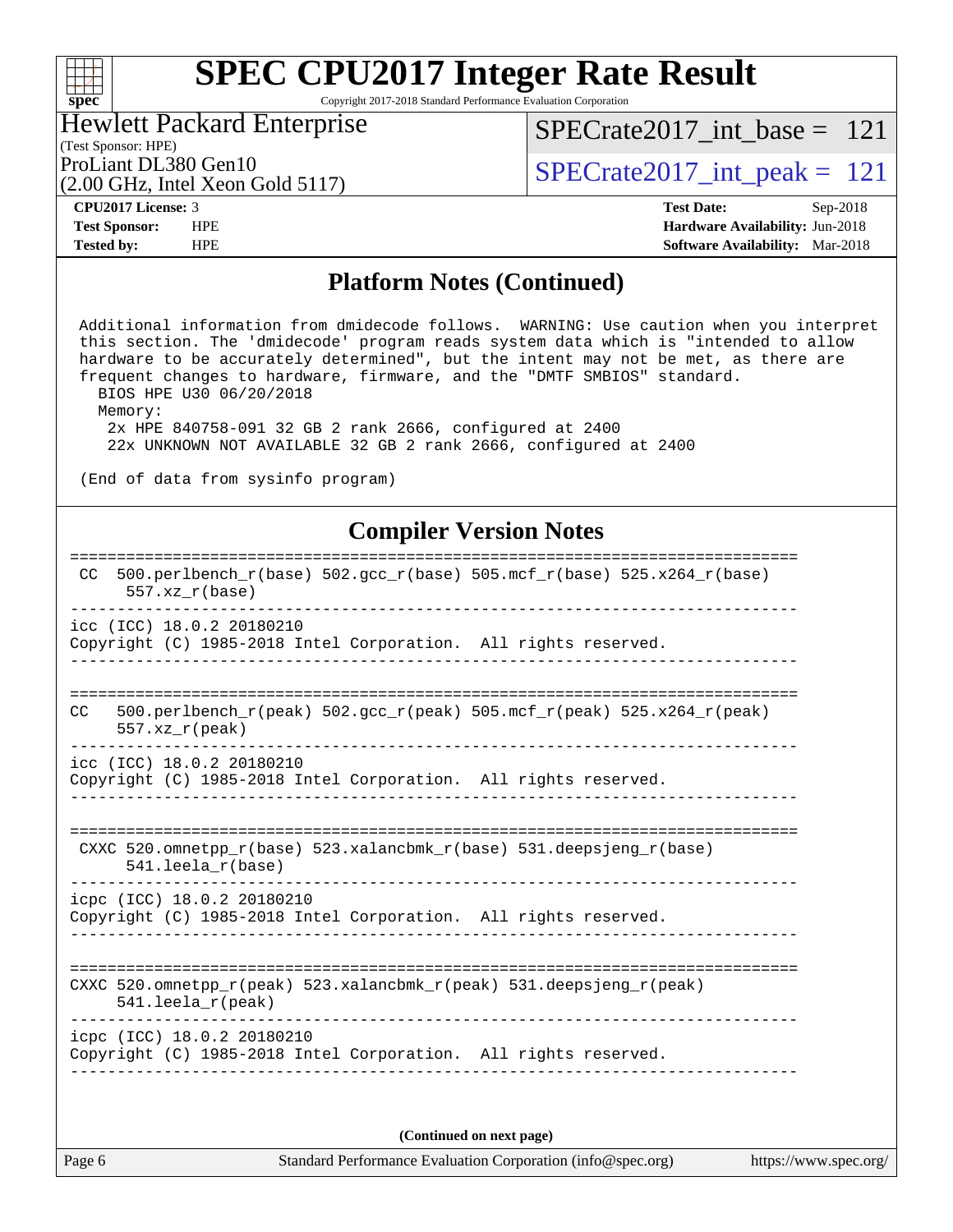

Copyright 2017-2018 Standard Performance Evaluation Corporation

### Hewlett Packard Enterprise

(Test Sponsor: HPE)

[SPECrate2017\\_int\\_base =](http://www.spec.org/auto/cpu2017/Docs/result-fields.html#SPECrate2017intbase) 121

(2.00 GHz, Intel Xeon Gold 5117)

ProLiant DL380 Gen10<br>(2.00 GHz, Intel Xeon Gold 5117)  $\text{SPECrate2017\_int\_peak} = 121$ 

**[CPU2017 License:](http://www.spec.org/auto/cpu2017/Docs/result-fields.html#CPU2017License)** 3 **[Test Date:](http://www.spec.org/auto/cpu2017/Docs/result-fields.html#TestDate)** Sep-2018 **[Test Sponsor:](http://www.spec.org/auto/cpu2017/Docs/result-fields.html#TestSponsor)** HPE **[Hardware Availability:](http://www.spec.org/auto/cpu2017/Docs/result-fields.html#HardwareAvailability)** Jun-2018 **[Tested by:](http://www.spec.org/auto/cpu2017/Docs/result-fields.html#Testedby)** HPE **[Software Availability:](http://www.spec.org/auto/cpu2017/Docs/result-fields.html#SoftwareAvailability)** Mar-2018

## **[Compiler Version Notes \(Continued\)](http://www.spec.org/auto/cpu2017/Docs/result-fields.html#CompilerVersionNotes)**

| FC 548. exchange2 r(base)                                                                        |                              |
|--------------------------------------------------------------------------------------------------|------------------------------|
| ifort (IFORT) 18.0.2 20180210<br>Copyright (C) 1985-2018 Intel Corporation. All rights reserved. |                              |
| 548.exchange2 r(peak)<br>FC                                                                      | ____________________________ |
| ifort (IFORT) 18.0.2 20180210<br>Copyright (C) 1985-2018 Intel Corporation. All rights reserved. |                              |

# **[Base Compiler Invocation](http://www.spec.org/auto/cpu2017/Docs/result-fields.html#BaseCompilerInvocation)**

[C benchmarks](http://www.spec.org/auto/cpu2017/Docs/result-fields.html#Cbenchmarks): [icc -m64 -std=c11](http://www.spec.org/cpu2017/results/res2018q4/cpu2017-20181001-08980.flags.html#user_CCbase_intel_icc_64bit_c11_33ee0cdaae7deeeab2a9725423ba97205ce30f63b9926c2519791662299b76a0318f32ddfffdc46587804de3178b4f9328c46fa7c2b0cd779d7a61945c91cd35)

[C++ benchmarks:](http://www.spec.org/auto/cpu2017/Docs/result-fields.html#CXXbenchmarks) [icpc -m64](http://www.spec.org/cpu2017/results/res2018q4/cpu2017-20181001-08980.flags.html#user_CXXbase_intel_icpc_64bit_4ecb2543ae3f1412ef961e0650ca070fec7b7afdcd6ed48761b84423119d1bf6bdf5cad15b44d48e7256388bc77273b966e5eb805aefd121eb22e9299b2ec9d9)

[Fortran benchmarks](http://www.spec.org/auto/cpu2017/Docs/result-fields.html#Fortranbenchmarks): [ifort -m64](http://www.spec.org/cpu2017/results/res2018q4/cpu2017-20181001-08980.flags.html#user_FCbase_intel_ifort_64bit_24f2bb282fbaeffd6157abe4f878425411749daecae9a33200eee2bee2fe76f3b89351d69a8130dd5949958ce389cf37ff59a95e7a40d588e8d3a57e0c3fd751)

# **[Base Portability Flags](http://www.spec.org/auto/cpu2017/Docs/result-fields.html#BasePortabilityFlags)**

 500.perlbench\_r: [-DSPEC\\_LP64](http://www.spec.org/cpu2017/results/res2018q4/cpu2017-20181001-08980.flags.html#b500.perlbench_r_basePORTABILITY_DSPEC_LP64) [-DSPEC\\_LINUX\\_X64](http://www.spec.org/cpu2017/results/res2018q4/cpu2017-20181001-08980.flags.html#b500.perlbench_r_baseCPORTABILITY_DSPEC_LINUX_X64) 502.gcc\_r: [-DSPEC\\_LP64](http://www.spec.org/cpu2017/results/res2018q4/cpu2017-20181001-08980.flags.html#suite_basePORTABILITY502_gcc_r_DSPEC_LP64) 505.mcf\_r: [-DSPEC\\_LP64](http://www.spec.org/cpu2017/results/res2018q4/cpu2017-20181001-08980.flags.html#suite_basePORTABILITY505_mcf_r_DSPEC_LP64) 520.omnetpp\_r: [-DSPEC\\_LP64](http://www.spec.org/cpu2017/results/res2018q4/cpu2017-20181001-08980.flags.html#suite_basePORTABILITY520_omnetpp_r_DSPEC_LP64) 523.xalancbmk\_r: [-DSPEC\\_LP64](http://www.spec.org/cpu2017/results/res2018q4/cpu2017-20181001-08980.flags.html#suite_basePORTABILITY523_xalancbmk_r_DSPEC_LP64) [-DSPEC\\_LINUX](http://www.spec.org/cpu2017/results/res2018q4/cpu2017-20181001-08980.flags.html#b523.xalancbmk_r_baseCXXPORTABILITY_DSPEC_LINUX) 525.x264\_r: [-DSPEC\\_LP64](http://www.spec.org/cpu2017/results/res2018q4/cpu2017-20181001-08980.flags.html#suite_basePORTABILITY525_x264_r_DSPEC_LP64) 531.deepsjeng\_r: [-DSPEC\\_LP64](http://www.spec.org/cpu2017/results/res2018q4/cpu2017-20181001-08980.flags.html#suite_basePORTABILITY531_deepsjeng_r_DSPEC_LP64) 541.leela\_r: [-DSPEC\\_LP64](http://www.spec.org/cpu2017/results/res2018q4/cpu2017-20181001-08980.flags.html#suite_basePORTABILITY541_leela_r_DSPEC_LP64) 548.exchange2\_r: [-DSPEC\\_LP64](http://www.spec.org/cpu2017/results/res2018q4/cpu2017-20181001-08980.flags.html#suite_basePORTABILITY548_exchange2_r_DSPEC_LP64) 557.xz\_r: [-DSPEC\\_LP64](http://www.spec.org/cpu2017/results/res2018q4/cpu2017-20181001-08980.flags.html#suite_basePORTABILITY557_xz_r_DSPEC_LP64)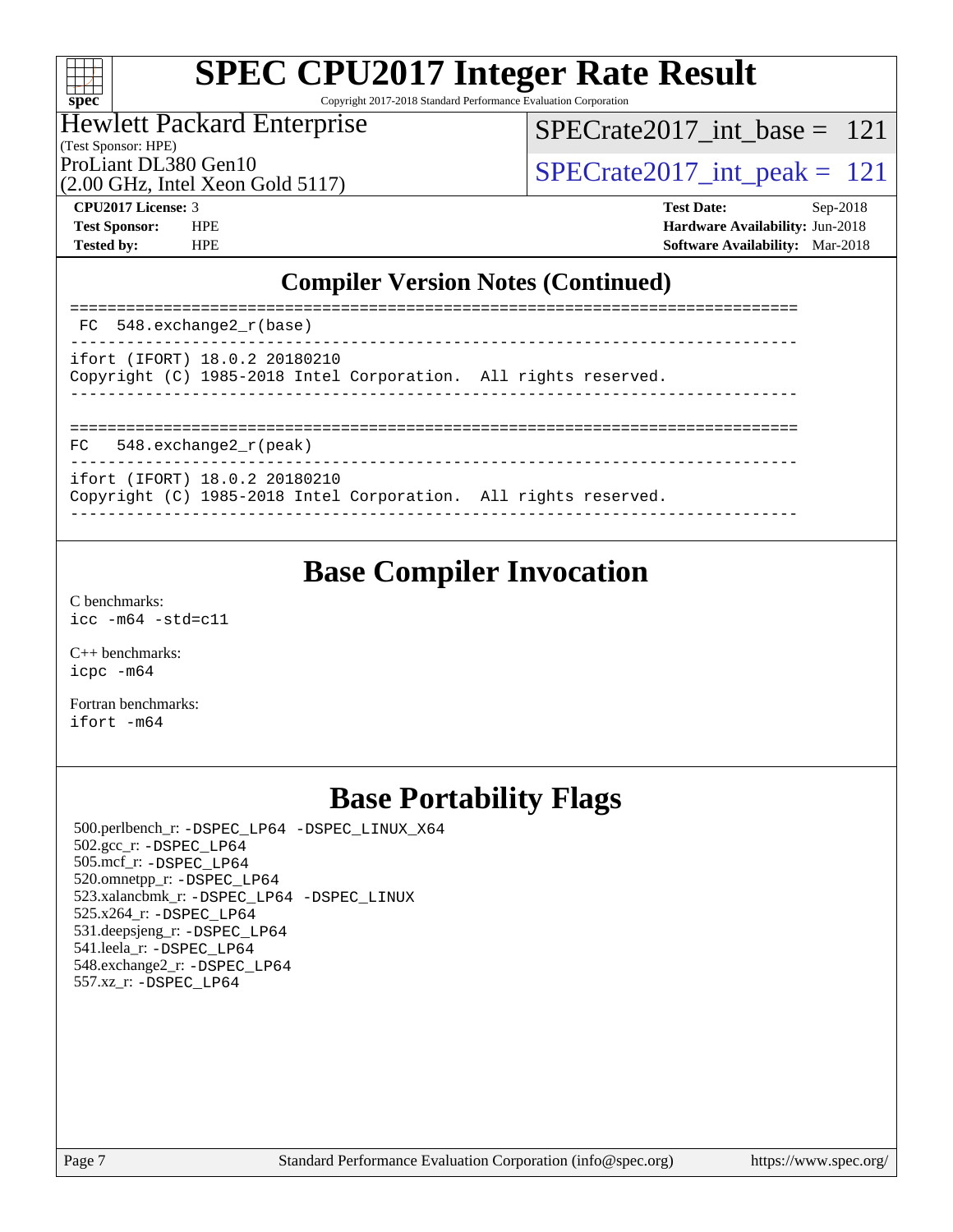

Copyright 2017-2018 Standard Performance Evaluation Corporation

### Hewlett Packard Enterprise

(Test Sponsor: HPE)

[SPECrate2017\\_int\\_base =](http://www.spec.org/auto/cpu2017/Docs/result-fields.html#SPECrate2017intbase) 121

(2.00 GHz, Intel Xeon Gold 5117)

ProLiant DL380 Gen10<br>  $\text{SPECrate2017\_int\_peak} = 121$ 

**[CPU2017 License:](http://www.spec.org/auto/cpu2017/Docs/result-fields.html#CPU2017License)** 3 **[Test Date:](http://www.spec.org/auto/cpu2017/Docs/result-fields.html#TestDate)** Sep-2018 **[Test Sponsor:](http://www.spec.org/auto/cpu2017/Docs/result-fields.html#TestSponsor)** HPE **[Hardware Availability:](http://www.spec.org/auto/cpu2017/Docs/result-fields.html#HardwareAvailability)** Jun-2018 **[Tested by:](http://www.spec.org/auto/cpu2017/Docs/result-fields.html#Testedby)** HPE **[Software Availability:](http://www.spec.org/auto/cpu2017/Docs/result-fields.html#SoftwareAvailability)** Mar-2018

# **[Base Optimization Flags](http://www.spec.org/auto/cpu2017/Docs/result-fields.html#BaseOptimizationFlags)**

[C benchmarks](http://www.spec.org/auto/cpu2017/Docs/result-fields.html#Cbenchmarks):

[-Wl,-z,muldefs](http://www.spec.org/cpu2017/results/res2018q4/cpu2017-20181001-08980.flags.html#user_CCbase_link_force_multiple1_b4cbdb97b34bdee9ceefcfe54f4c8ea74255f0b02a4b23e853cdb0e18eb4525ac79b5a88067c842dd0ee6996c24547a27a4b99331201badda8798ef8a743f577) [-xCORE-AVX512](http://www.spec.org/cpu2017/results/res2018q4/cpu2017-20181001-08980.flags.html#user_CCbase_f-xCORE-AVX512) [-ipo](http://www.spec.org/cpu2017/results/res2018q4/cpu2017-20181001-08980.flags.html#user_CCbase_f-ipo) [-O3](http://www.spec.org/cpu2017/results/res2018q4/cpu2017-20181001-08980.flags.html#user_CCbase_f-O3) [-no-prec-div](http://www.spec.org/cpu2017/results/res2018q4/cpu2017-20181001-08980.flags.html#user_CCbase_f-no-prec-div) [-qopt-mem-layout-trans=3](http://www.spec.org/cpu2017/results/res2018q4/cpu2017-20181001-08980.flags.html#user_CCbase_f-qopt-mem-layout-trans_de80db37974c74b1f0e20d883f0b675c88c3b01e9d123adea9b28688d64333345fb62bc4a798493513fdb68f60282f9a726aa07f478b2f7113531aecce732043) [-L/usr/local/je5.0.1-64/lib](http://www.spec.org/cpu2017/results/res2018q4/cpu2017-20181001-08980.flags.html#user_CCbase_jemalloc_link_path64_4b10a636b7bce113509b17f3bd0d6226c5fb2346b9178c2d0232c14f04ab830f976640479e5c33dc2bcbbdad86ecfb6634cbbd4418746f06f368b512fced5394) [-ljemalloc](http://www.spec.org/cpu2017/results/res2018q4/cpu2017-20181001-08980.flags.html#user_CCbase_jemalloc_link_lib_d1249b907c500fa1c0672f44f562e3d0f79738ae9e3c4a9c376d49f265a04b9c99b167ecedbf6711b3085be911c67ff61f150a17b3472be731631ba4d0471706)

[C++ benchmarks:](http://www.spec.org/auto/cpu2017/Docs/result-fields.html#CXXbenchmarks)

[-Wl,-z,muldefs](http://www.spec.org/cpu2017/results/res2018q4/cpu2017-20181001-08980.flags.html#user_CXXbase_link_force_multiple1_b4cbdb97b34bdee9ceefcfe54f4c8ea74255f0b02a4b23e853cdb0e18eb4525ac79b5a88067c842dd0ee6996c24547a27a4b99331201badda8798ef8a743f577) [-xCORE-AVX512](http://www.spec.org/cpu2017/results/res2018q4/cpu2017-20181001-08980.flags.html#user_CXXbase_f-xCORE-AVX512) [-ipo](http://www.spec.org/cpu2017/results/res2018q4/cpu2017-20181001-08980.flags.html#user_CXXbase_f-ipo) [-O3](http://www.spec.org/cpu2017/results/res2018q4/cpu2017-20181001-08980.flags.html#user_CXXbase_f-O3) [-no-prec-div](http://www.spec.org/cpu2017/results/res2018q4/cpu2017-20181001-08980.flags.html#user_CXXbase_f-no-prec-div) [-qopt-mem-layout-trans=3](http://www.spec.org/cpu2017/results/res2018q4/cpu2017-20181001-08980.flags.html#user_CXXbase_f-qopt-mem-layout-trans_de80db37974c74b1f0e20d883f0b675c88c3b01e9d123adea9b28688d64333345fb62bc4a798493513fdb68f60282f9a726aa07f478b2f7113531aecce732043) [-L/usr/local/je5.0.1-64/lib](http://www.spec.org/cpu2017/results/res2018q4/cpu2017-20181001-08980.flags.html#user_CXXbase_jemalloc_link_path64_4b10a636b7bce113509b17f3bd0d6226c5fb2346b9178c2d0232c14f04ab830f976640479e5c33dc2bcbbdad86ecfb6634cbbd4418746f06f368b512fced5394) [-ljemalloc](http://www.spec.org/cpu2017/results/res2018q4/cpu2017-20181001-08980.flags.html#user_CXXbase_jemalloc_link_lib_d1249b907c500fa1c0672f44f562e3d0f79738ae9e3c4a9c376d49f265a04b9c99b167ecedbf6711b3085be911c67ff61f150a17b3472be731631ba4d0471706)

[Fortran benchmarks](http://www.spec.org/auto/cpu2017/Docs/result-fields.html#Fortranbenchmarks):

[-Wl,-z,muldefs](http://www.spec.org/cpu2017/results/res2018q4/cpu2017-20181001-08980.flags.html#user_FCbase_link_force_multiple1_b4cbdb97b34bdee9ceefcfe54f4c8ea74255f0b02a4b23e853cdb0e18eb4525ac79b5a88067c842dd0ee6996c24547a27a4b99331201badda8798ef8a743f577) [-xCORE-AVX512](http://www.spec.org/cpu2017/results/res2018q4/cpu2017-20181001-08980.flags.html#user_FCbase_f-xCORE-AVX512) [-ipo](http://www.spec.org/cpu2017/results/res2018q4/cpu2017-20181001-08980.flags.html#user_FCbase_f-ipo) [-O3](http://www.spec.org/cpu2017/results/res2018q4/cpu2017-20181001-08980.flags.html#user_FCbase_f-O3) [-no-prec-div](http://www.spec.org/cpu2017/results/res2018q4/cpu2017-20181001-08980.flags.html#user_FCbase_f-no-prec-div) [-qopt-mem-layout-trans=3](http://www.spec.org/cpu2017/results/res2018q4/cpu2017-20181001-08980.flags.html#user_FCbase_f-qopt-mem-layout-trans_de80db37974c74b1f0e20d883f0b675c88c3b01e9d123adea9b28688d64333345fb62bc4a798493513fdb68f60282f9a726aa07f478b2f7113531aecce732043) [-nostandard-realloc-lhs](http://www.spec.org/cpu2017/results/res2018q4/cpu2017-20181001-08980.flags.html#user_FCbase_f_2003_std_realloc_82b4557e90729c0f113870c07e44d33d6f5a304b4f63d4c15d2d0f1fab99f5daaed73bdb9275d9ae411527f28b936061aa8b9c8f2d63842963b95c9dd6426b8a) [-L/usr/local/je5.0.1-64/lib](http://www.spec.org/cpu2017/results/res2018q4/cpu2017-20181001-08980.flags.html#user_FCbase_jemalloc_link_path64_4b10a636b7bce113509b17f3bd0d6226c5fb2346b9178c2d0232c14f04ab830f976640479e5c33dc2bcbbdad86ecfb6634cbbd4418746f06f368b512fced5394) [-ljemalloc](http://www.spec.org/cpu2017/results/res2018q4/cpu2017-20181001-08980.flags.html#user_FCbase_jemalloc_link_lib_d1249b907c500fa1c0672f44f562e3d0f79738ae9e3c4a9c376d49f265a04b9c99b167ecedbf6711b3085be911c67ff61f150a17b3472be731631ba4d0471706)

# **[Peak Compiler Invocation](http://www.spec.org/auto/cpu2017/Docs/result-fields.html#PeakCompilerInvocation)**

[C benchmarks \(except as noted below\)](http://www.spec.org/auto/cpu2017/Docs/result-fields.html#Cbenchmarksexceptasnotedbelow): [icc -m64 -std=c11](http://www.spec.org/cpu2017/results/res2018q4/cpu2017-20181001-08980.flags.html#user_CCpeak_intel_icc_64bit_c11_33ee0cdaae7deeeab2a9725423ba97205ce30f63b9926c2519791662299b76a0318f32ddfffdc46587804de3178b4f9328c46fa7c2b0cd779d7a61945c91cd35)

502.gcc\_r: [icc -m32 -std=c11 -L/home/prasadj/specdev/IC18u2\\_Internal/lin\\_18\\_0\\_20180210/compiler/lib/ia32\\_lin](http://www.spec.org/cpu2017/results/res2018q4/cpu2017-20181001-08980.flags.html#user_peakCCLD502_gcc_r_intel_icc_a481ac844e7127046fad14d498c730a1848fa901fbbb2c3dfdd5e9fbbac777c8009953946d55d8b6afe8ed0da70dd2b4f8dedbdf7ab1ee211ba70d24a5d89f85)

[C++ benchmarks \(except as noted below\):](http://www.spec.org/auto/cpu2017/Docs/result-fields.html#CXXbenchmarksexceptasnotedbelow) [icpc -m64](http://www.spec.org/cpu2017/results/res2018q4/cpu2017-20181001-08980.flags.html#user_CXXpeak_intel_icpc_64bit_4ecb2543ae3f1412ef961e0650ca070fec7b7afdcd6ed48761b84423119d1bf6bdf5cad15b44d48e7256388bc77273b966e5eb805aefd121eb22e9299b2ec9d9)

523.xalancbmk\_r: [icpc -m32 -L/home/prasadj/specdev/IC18u2\\_Internal/lin\\_18\\_0\\_20180210/compiler/lib/ia32\\_lin](http://www.spec.org/cpu2017/results/res2018q4/cpu2017-20181001-08980.flags.html#user_peakCXXLD523_xalancbmk_r_intel_icpc_c6d030cd79af6ea7d6fb64c57e8fe7ae8fe0b96fc5a3b3f4a10e3273b3d7fa9decd8263f6330cef23f751cb093a69fae84a2bf4c243500a8eed069248128076f)

[Fortran benchmarks](http://www.spec.org/auto/cpu2017/Docs/result-fields.html#Fortranbenchmarks): [ifort -m64](http://www.spec.org/cpu2017/results/res2018q4/cpu2017-20181001-08980.flags.html#user_FCpeak_intel_ifort_64bit_24f2bb282fbaeffd6157abe4f878425411749daecae9a33200eee2bee2fe76f3b89351d69a8130dd5949958ce389cf37ff59a95e7a40d588e8d3a57e0c3fd751)

# **[Peak Portability Flags](http://www.spec.org/auto/cpu2017/Docs/result-fields.html#PeakPortabilityFlags)**

 500.perlbench\_r: [-DSPEC\\_LP64](http://www.spec.org/cpu2017/results/res2018q4/cpu2017-20181001-08980.flags.html#b500.perlbench_r_peakPORTABILITY_DSPEC_LP64) [-DSPEC\\_LINUX\\_X64](http://www.spec.org/cpu2017/results/res2018q4/cpu2017-20181001-08980.flags.html#b500.perlbench_r_peakCPORTABILITY_DSPEC_LINUX_X64) 502.gcc\_r: [-D\\_FILE\\_OFFSET\\_BITS=64](http://www.spec.org/cpu2017/results/res2018q4/cpu2017-20181001-08980.flags.html#user_peakPORTABILITY502_gcc_r_file_offset_bits_64_5ae949a99b284ddf4e95728d47cb0843d81b2eb0e18bdfe74bbf0f61d0b064f4bda2f10ea5eb90e1dcab0e84dbc592acfc5018bc955c18609f94ddb8d550002c) 505.mcf\_r: [-DSPEC\\_LP64](http://www.spec.org/cpu2017/results/res2018q4/cpu2017-20181001-08980.flags.html#suite_peakPORTABILITY505_mcf_r_DSPEC_LP64) 520.omnetpp\_r: [-DSPEC\\_LP64](http://www.spec.org/cpu2017/results/res2018q4/cpu2017-20181001-08980.flags.html#suite_peakPORTABILITY520_omnetpp_r_DSPEC_LP64) 523.xalancbmk\_r: [-D\\_FILE\\_OFFSET\\_BITS=64](http://www.spec.org/cpu2017/results/res2018q4/cpu2017-20181001-08980.flags.html#user_peakPORTABILITY523_xalancbmk_r_file_offset_bits_64_5ae949a99b284ddf4e95728d47cb0843d81b2eb0e18bdfe74bbf0f61d0b064f4bda2f10ea5eb90e1dcab0e84dbc592acfc5018bc955c18609f94ddb8d550002c) [-DSPEC\\_LINUX](http://www.spec.org/cpu2017/results/res2018q4/cpu2017-20181001-08980.flags.html#b523.xalancbmk_r_peakCXXPORTABILITY_DSPEC_LINUX) 525.x264\_r: [-DSPEC\\_LP64](http://www.spec.org/cpu2017/results/res2018q4/cpu2017-20181001-08980.flags.html#suite_peakPORTABILITY525_x264_r_DSPEC_LP64) 531.deepsjeng\_r: [-DSPEC\\_LP64](http://www.spec.org/cpu2017/results/res2018q4/cpu2017-20181001-08980.flags.html#suite_peakPORTABILITY531_deepsjeng_r_DSPEC_LP64) 541.leela\_r: [-DSPEC\\_LP64](http://www.spec.org/cpu2017/results/res2018q4/cpu2017-20181001-08980.flags.html#suite_peakPORTABILITY541_leela_r_DSPEC_LP64) 548.exchange2\_r: [-DSPEC\\_LP64](http://www.spec.org/cpu2017/results/res2018q4/cpu2017-20181001-08980.flags.html#suite_peakPORTABILITY548_exchange2_r_DSPEC_LP64) 557.xz\_r: [-DSPEC\\_LP64](http://www.spec.org/cpu2017/results/res2018q4/cpu2017-20181001-08980.flags.html#suite_peakPORTABILITY557_xz_r_DSPEC_LP64)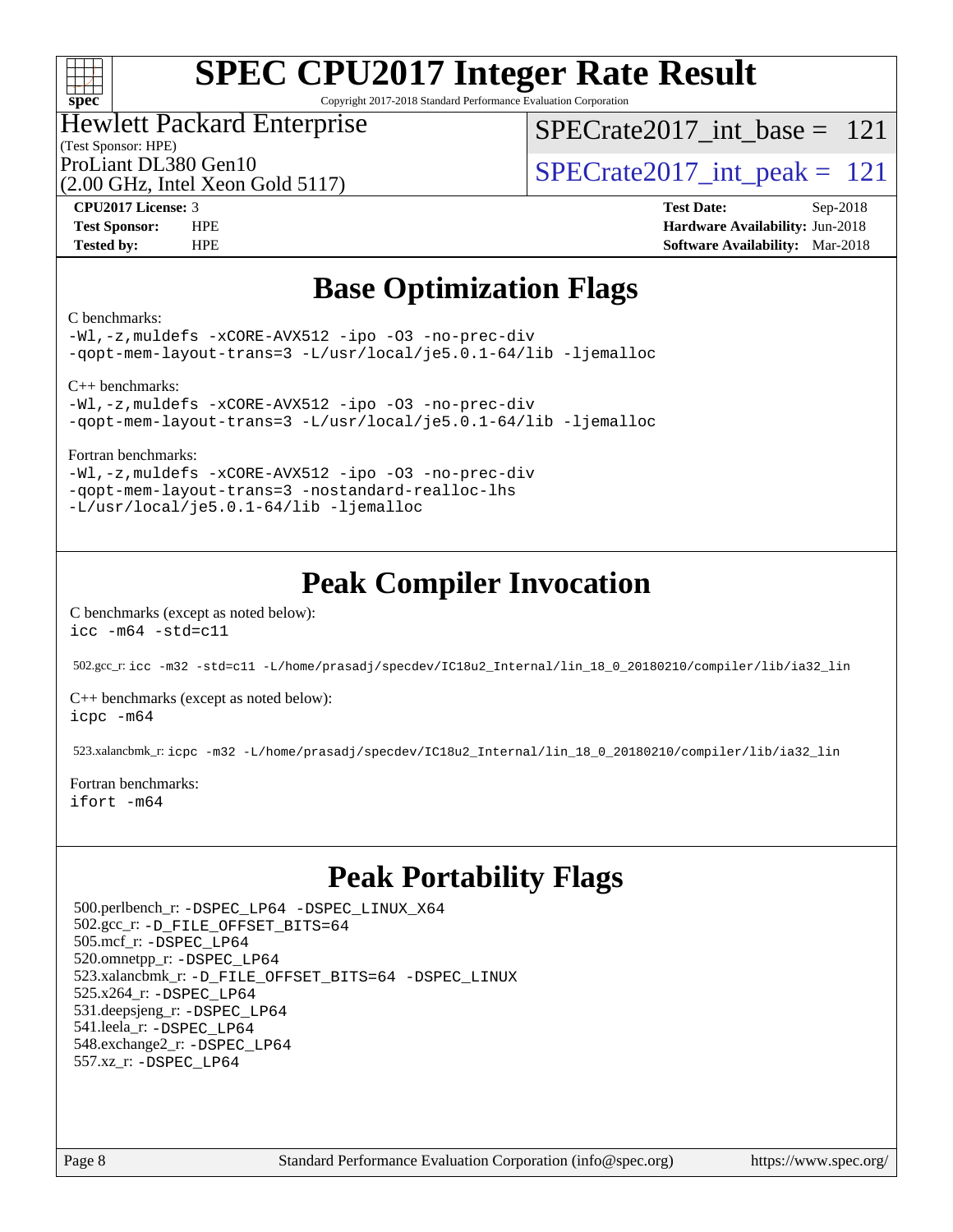## $+\ +$ **[spec](http://www.spec.org/)**

# **[SPEC CPU2017 Integer Rate Result](http://www.spec.org/auto/cpu2017/Docs/result-fields.html#SPECCPU2017IntegerRateResult)**

Copyright 2017-2018 Standard Performance Evaluation Corporation

# Hewlett Packard Enterprise

(Test Sponsor: HPE)

[SPECrate2017\\_int\\_base =](http://www.spec.org/auto/cpu2017/Docs/result-fields.html#SPECrate2017intbase) 121

(2.00 GHz, Intel Xeon Gold 5117)

ProLiant DL380 Gen10  $SPECTATE$   $SPECTATE$   $SCHZ$  Intel Year Gold 5117)

**[CPU2017 License:](http://www.spec.org/auto/cpu2017/Docs/result-fields.html#CPU2017License)** 3 **[Test Date:](http://www.spec.org/auto/cpu2017/Docs/result-fields.html#TestDate)** Sep-2018 **[Test Sponsor:](http://www.spec.org/auto/cpu2017/Docs/result-fields.html#TestSponsor)** HPE **[Hardware Availability:](http://www.spec.org/auto/cpu2017/Docs/result-fields.html#HardwareAvailability)** Jun-2018 **[Tested by:](http://www.spec.org/auto/cpu2017/Docs/result-fields.html#Testedby)** HPE **[Software Availability:](http://www.spec.org/auto/cpu2017/Docs/result-fields.html#SoftwareAvailability)** Mar-2018

# **[Peak Optimization Flags](http://www.spec.org/auto/cpu2017/Docs/result-fields.html#PeakOptimizationFlags)**

```
C benchmarks:
```
 500.perlbench\_r: [-Wl,-z,muldefs](http://www.spec.org/cpu2017/results/res2018q4/cpu2017-20181001-08980.flags.html#user_peakEXTRA_LDFLAGS500_perlbench_r_link_force_multiple1_b4cbdb97b34bdee9ceefcfe54f4c8ea74255f0b02a4b23e853cdb0e18eb4525ac79b5a88067c842dd0ee6996c24547a27a4b99331201badda8798ef8a743f577) [-prof-gen](http://www.spec.org/cpu2017/results/res2018q4/cpu2017-20181001-08980.flags.html#user_peakPASS1_CFLAGSPASS1_LDFLAGS500_perlbench_r_prof_gen_5aa4926d6013ddb2a31985c654b3eb18169fc0c6952a63635c234f711e6e63dd76e94ad52365559451ec499a2cdb89e4dc58ba4c67ef54ca681ffbe1461d6b36)(pass 1) [-prof-use](http://www.spec.org/cpu2017/results/res2018q4/cpu2017-20181001-08980.flags.html#user_peakPASS2_CFLAGSPASS2_LDFLAGS500_perlbench_r_prof_use_1a21ceae95f36a2b53c25747139a6c16ca95bd9def2a207b4f0849963b97e94f5260e30a0c64f4bb623698870e679ca08317ef8150905d41bd88c6f78df73f19)(pass 2) [-ipo](http://www.spec.org/cpu2017/results/res2018q4/cpu2017-20181001-08980.flags.html#user_peakPASS1_COPTIMIZEPASS2_COPTIMIZE500_perlbench_r_f-ipo) [-xCORE-AVX512](http://www.spec.org/cpu2017/results/res2018q4/cpu2017-20181001-08980.flags.html#user_peakPASS2_COPTIMIZE500_perlbench_r_f-xCORE-AVX512) [-O3](http://www.spec.org/cpu2017/results/res2018q4/cpu2017-20181001-08980.flags.html#user_peakPASS1_COPTIMIZEPASS2_COPTIMIZE500_perlbench_r_f-O3) [-no-prec-div](http://www.spec.org/cpu2017/results/res2018q4/cpu2017-20181001-08980.flags.html#user_peakPASS1_COPTIMIZEPASS2_COPTIMIZE500_perlbench_r_f-no-prec-div) [-qopt-mem-layout-trans=3](http://www.spec.org/cpu2017/results/res2018q4/cpu2017-20181001-08980.flags.html#user_peakPASS1_COPTIMIZEPASS2_COPTIMIZE500_perlbench_r_f-qopt-mem-layout-trans_de80db37974c74b1f0e20d883f0b675c88c3b01e9d123adea9b28688d64333345fb62bc4a798493513fdb68f60282f9a726aa07f478b2f7113531aecce732043) [-fno-strict-overflow](http://www.spec.org/cpu2017/results/res2018q4/cpu2017-20181001-08980.flags.html#user_peakEXTRA_OPTIMIZE500_perlbench_r_f-fno-strict-overflow) [-L/usr/local/je5.0.1-64/lib](http://www.spec.org/cpu2017/results/res2018q4/cpu2017-20181001-08980.flags.html#user_peakEXTRA_LIBS500_perlbench_r_jemalloc_link_path64_4b10a636b7bce113509b17f3bd0d6226c5fb2346b9178c2d0232c14f04ab830f976640479e5c33dc2bcbbdad86ecfb6634cbbd4418746f06f368b512fced5394) [-ljemalloc](http://www.spec.org/cpu2017/results/res2018q4/cpu2017-20181001-08980.flags.html#user_peakEXTRA_LIBS500_perlbench_r_jemalloc_link_lib_d1249b907c500fa1c0672f44f562e3d0f79738ae9e3c4a9c376d49f265a04b9c99b167ecedbf6711b3085be911c67ff61f150a17b3472be731631ba4d0471706) 502.gcc\_r: [-Wl,-z,muldefs](http://www.spec.org/cpu2017/results/res2018q4/cpu2017-20181001-08980.flags.html#user_peakEXTRA_LDFLAGS502_gcc_r_link_force_multiple1_b4cbdb97b34bdee9ceefcfe54f4c8ea74255f0b02a4b23e853cdb0e18eb4525ac79b5a88067c842dd0ee6996c24547a27a4b99331201badda8798ef8a743f577) [-prof-gen](http://www.spec.org/cpu2017/results/res2018q4/cpu2017-20181001-08980.flags.html#user_peakPASS1_CFLAGSPASS1_LDFLAGS502_gcc_r_prof_gen_5aa4926d6013ddb2a31985c654b3eb18169fc0c6952a63635c234f711e6e63dd76e94ad52365559451ec499a2cdb89e4dc58ba4c67ef54ca681ffbe1461d6b36)(pass 1) [-prof-use](http://www.spec.org/cpu2017/results/res2018q4/cpu2017-20181001-08980.flags.html#user_peakPASS2_CFLAGSPASS2_LDFLAGS502_gcc_r_prof_use_1a21ceae95f36a2b53c25747139a6c16ca95bd9def2a207b4f0849963b97e94f5260e30a0c64f4bb623698870e679ca08317ef8150905d41bd88c6f78df73f19)(pass 2) [-ipo](http://www.spec.org/cpu2017/results/res2018q4/cpu2017-20181001-08980.flags.html#user_peakPASS1_COPTIMIZEPASS2_COPTIMIZE502_gcc_r_f-ipo) [-xCORE-AVX512](http://www.spec.org/cpu2017/results/res2018q4/cpu2017-20181001-08980.flags.html#user_peakPASS2_COPTIMIZE502_gcc_r_f-xCORE-AVX512) [-O3](http://www.spec.org/cpu2017/results/res2018q4/cpu2017-20181001-08980.flags.html#user_peakPASS1_COPTIMIZEPASS2_COPTIMIZE502_gcc_r_f-O3) [-no-prec-div](http://www.spec.org/cpu2017/results/res2018q4/cpu2017-20181001-08980.flags.html#user_peakPASS1_COPTIMIZEPASS2_COPTIMIZE502_gcc_r_f-no-prec-div) [-qopt-mem-layout-trans=3](http://www.spec.org/cpu2017/results/res2018q4/cpu2017-20181001-08980.flags.html#user_peakPASS1_COPTIMIZEPASS2_COPTIMIZE502_gcc_r_f-qopt-mem-layout-trans_de80db37974c74b1f0e20d883f0b675c88c3b01e9d123adea9b28688d64333345fb62bc4a798493513fdb68f60282f9a726aa07f478b2f7113531aecce732043) [-L/usr/local/je5.0.1-32/lib](http://www.spec.org/cpu2017/results/res2018q4/cpu2017-20181001-08980.flags.html#user_peakEXTRA_LIBS502_gcc_r_jemalloc_link_path32_e29f22e8e6c17053bbc6a0971f5a9c01a601a06bb1a59df2084b77a2fe0a2995b64fd4256feaeea39eeba3aae142e96e2b2b0a28974019c0c0c88139a84f900a) [-ljemalloc](http://www.spec.org/cpu2017/results/res2018q4/cpu2017-20181001-08980.flags.html#user_peakEXTRA_LIBS502_gcc_r_jemalloc_link_lib_d1249b907c500fa1c0672f44f562e3d0f79738ae9e3c4a9c376d49f265a04b9c99b167ecedbf6711b3085be911c67ff61f150a17b3472be731631ba4d0471706) 505.mcf\_r: [-Wl,-z,muldefs](http://www.spec.org/cpu2017/results/res2018q4/cpu2017-20181001-08980.flags.html#user_peakEXTRA_LDFLAGS505_mcf_r_link_force_multiple1_b4cbdb97b34bdee9ceefcfe54f4c8ea74255f0b02a4b23e853cdb0e18eb4525ac79b5a88067c842dd0ee6996c24547a27a4b99331201badda8798ef8a743f577) [-prof-gen](http://www.spec.org/cpu2017/results/res2018q4/cpu2017-20181001-08980.flags.html#user_peakPASS1_CFLAGSPASS1_LDFLAGS505_mcf_r_prof_gen_5aa4926d6013ddb2a31985c654b3eb18169fc0c6952a63635c234f711e6e63dd76e94ad52365559451ec499a2cdb89e4dc58ba4c67ef54ca681ffbe1461d6b36)(pass 1) [-prof-use](http://www.spec.org/cpu2017/results/res2018q4/cpu2017-20181001-08980.flags.html#user_peakPASS2_CFLAGSPASS2_LDFLAGS505_mcf_r_prof_use_1a21ceae95f36a2b53c25747139a6c16ca95bd9def2a207b4f0849963b97e94f5260e30a0c64f4bb623698870e679ca08317ef8150905d41bd88c6f78df73f19)(pass 2) [-ipo](http://www.spec.org/cpu2017/results/res2018q4/cpu2017-20181001-08980.flags.html#user_peakPASS1_COPTIMIZEPASS2_COPTIMIZE505_mcf_r_f-ipo) [-xCORE-AVX512](http://www.spec.org/cpu2017/results/res2018q4/cpu2017-20181001-08980.flags.html#user_peakPASS2_COPTIMIZE505_mcf_r_f-xCORE-AVX512) [-O3](http://www.spec.org/cpu2017/results/res2018q4/cpu2017-20181001-08980.flags.html#user_peakPASS1_COPTIMIZEPASS2_COPTIMIZE505_mcf_r_f-O3) [-no-prec-div](http://www.spec.org/cpu2017/results/res2018q4/cpu2017-20181001-08980.flags.html#user_peakPASS1_COPTIMIZEPASS2_COPTIMIZE505_mcf_r_f-no-prec-div) [-qopt-mem-layout-trans=3](http://www.spec.org/cpu2017/results/res2018q4/cpu2017-20181001-08980.flags.html#user_peakPASS1_COPTIMIZEPASS2_COPTIMIZE505_mcf_r_f-qopt-mem-layout-trans_de80db37974c74b1f0e20d883f0b675c88c3b01e9d123adea9b28688d64333345fb62bc4a798493513fdb68f60282f9a726aa07f478b2f7113531aecce732043) [-L/usr/local/je5.0.1-64/lib](http://www.spec.org/cpu2017/results/res2018q4/cpu2017-20181001-08980.flags.html#user_peakEXTRA_LIBS505_mcf_r_jemalloc_link_path64_4b10a636b7bce113509b17f3bd0d6226c5fb2346b9178c2d0232c14f04ab830f976640479e5c33dc2bcbbdad86ecfb6634cbbd4418746f06f368b512fced5394) [-ljemalloc](http://www.spec.org/cpu2017/results/res2018q4/cpu2017-20181001-08980.flags.html#user_peakEXTRA_LIBS505_mcf_r_jemalloc_link_lib_d1249b907c500fa1c0672f44f562e3d0f79738ae9e3c4a9c376d49f265a04b9c99b167ecedbf6711b3085be911c67ff61f150a17b3472be731631ba4d0471706) 525.x264\_r: [-Wl,-z,muldefs](http://www.spec.org/cpu2017/results/res2018q4/cpu2017-20181001-08980.flags.html#user_peakEXTRA_LDFLAGS525_x264_r_link_force_multiple1_b4cbdb97b34bdee9ceefcfe54f4c8ea74255f0b02a4b23e853cdb0e18eb4525ac79b5a88067c842dd0ee6996c24547a27a4b99331201badda8798ef8a743f577) [-prof-gen](http://www.spec.org/cpu2017/results/res2018q4/cpu2017-20181001-08980.flags.html#user_peakPASS1_CFLAGSPASS1_LDFLAGS525_x264_r_prof_gen_5aa4926d6013ddb2a31985c654b3eb18169fc0c6952a63635c234f711e6e63dd76e94ad52365559451ec499a2cdb89e4dc58ba4c67ef54ca681ffbe1461d6b36)(pass 1) [-prof-use](http://www.spec.org/cpu2017/results/res2018q4/cpu2017-20181001-08980.flags.html#user_peakPASS2_CFLAGSPASS2_LDFLAGS525_x264_r_prof_use_1a21ceae95f36a2b53c25747139a6c16ca95bd9def2a207b4f0849963b97e94f5260e30a0c64f4bb623698870e679ca08317ef8150905d41bd88c6f78df73f19)(pass 2) [-ipo](http://www.spec.org/cpu2017/results/res2018q4/cpu2017-20181001-08980.flags.html#user_peakPASS1_COPTIMIZEPASS2_COPTIMIZE525_x264_r_f-ipo) [-xCORE-AVX512](http://www.spec.org/cpu2017/results/res2018q4/cpu2017-20181001-08980.flags.html#user_peakPASS2_COPTIMIZE525_x264_r_f-xCORE-AVX512) [-O3](http://www.spec.org/cpu2017/results/res2018q4/cpu2017-20181001-08980.flags.html#user_peakPASS1_COPTIMIZEPASS2_COPTIMIZE525_x264_r_f-O3) [-no-prec-div](http://www.spec.org/cpu2017/results/res2018q4/cpu2017-20181001-08980.flags.html#user_peakPASS1_COPTIMIZEPASS2_COPTIMIZE525_x264_r_f-no-prec-div) [-qopt-mem-layout-trans=3](http://www.spec.org/cpu2017/results/res2018q4/cpu2017-20181001-08980.flags.html#user_peakPASS1_COPTIMIZEPASS2_COPTIMIZE525_x264_r_f-qopt-mem-layout-trans_de80db37974c74b1f0e20d883f0b675c88c3b01e9d123adea9b28688d64333345fb62bc4a798493513fdb68f60282f9a726aa07f478b2f7113531aecce732043) [-fno-alias](http://www.spec.org/cpu2017/results/res2018q4/cpu2017-20181001-08980.flags.html#user_peakEXTRA_OPTIMIZE525_x264_r_f-no-alias_77dbac10d91cbfe898fbf4a29d1b29b694089caa623bdd1baccc9957d4edbe8d106c0b357e2748a65b44fc9e83d78098bb898077f3fe92f9faf24f7bd4a07ed7) [-L/usr/local/je5.0.1-64/lib](http://www.spec.org/cpu2017/results/res2018q4/cpu2017-20181001-08980.flags.html#user_peakEXTRA_LIBS525_x264_r_jemalloc_link_path64_4b10a636b7bce113509b17f3bd0d6226c5fb2346b9178c2d0232c14f04ab830f976640479e5c33dc2bcbbdad86ecfb6634cbbd4418746f06f368b512fced5394) [-ljemalloc](http://www.spec.org/cpu2017/results/res2018q4/cpu2017-20181001-08980.flags.html#user_peakEXTRA_LIBS525_x264_r_jemalloc_link_lib_d1249b907c500fa1c0672f44f562e3d0f79738ae9e3c4a9c376d49f265a04b9c99b167ecedbf6711b3085be911c67ff61f150a17b3472be731631ba4d0471706) 557.xz\_r: Same as 505.mcf\_r [C++ benchmarks](http://www.spec.org/auto/cpu2017/Docs/result-fields.html#CXXbenchmarks): 520.omnetpp\_r: [-Wl,-z,muldefs](http://www.spec.org/cpu2017/results/res2018q4/cpu2017-20181001-08980.flags.html#user_peakEXTRA_LDFLAGS520_omnetpp_r_link_force_multiple1_b4cbdb97b34bdee9ceefcfe54f4c8ea74255f0b02a4b23e853cdb0e18eb4525ac79b5a88067c842dd0ee6996c24547a27a4b99331201badda8798ef8a743f577) [-prof-gen](http://www.spec.org/cpu2017/results/res2018q4/cpu2017-20181001-08980.flags.html#user_peakPASS1_CXXFLAGSPASS1_LDFLAGS520_omnetpp_r_prof_gen_5aa4926d6013ddb2a31985c654b3eb18169fc0c6952a63635c234f711e6e63dd76e94ad52365559451ec499a2cdb89e4dc58ba4c67ef54ca681ffbe1461d6b36)(pass 1) [-prof-use](http://www.spec.org/cpu2017/results/res2018q4/cpu2017-20181001-08980.flags.html#user_peakPASS2_CXXFLAGSPASS2_LDFLAGS520_omnetpp_r_prof_use_1a21ceae95f36a2b53c25747139a6c16ca95bd9def2a207b4f0849963b97e94f5260e30a0c64f4bb623698870e679ca08317ef8150905d41bd88c6f78df73f19)(pass 2) [-ipo](http://www.spec.org/cpu2017/results/res2018q4/cpu2017-20181001-08980.flags.html#user_peakPASS1_CXXOPTIMIZEPASS2_CXXOPTIMIZE520_omnetpp_r_f-ipo) [-xCORE-AVX512](http://www.spec.org/cpu2017/results/res2018q4/cpu2017-20181001-08980.flags.html#user_peakPASS2_CXXOPTIMIZE520_omnetpp_r_f-xCORE-AVX512) [-O3](http://www.spec.org/cpu2017/results/res2018q4/cpu2017-20181001-08980.flags.html#user_peakPASS1_CXXOPTIMIZEPASS2_CXXOPTIMIZE520_omnetpp_r_f-O3) [-no-prec-div](http://www.spec.org/cpu2017/results/res2018q4/cpu2017-20181001-08980.flags.html#user_peakPASS1_CXXOPTIMIZEPASS2_CXXOPTIMIZE520_omnetpp_r_f-no-prec-div) [-qopt-mem-layout-trans=3](http://www.spec.org/cpu2017/results/res2018q4/cpu2017-20181001-08980.flags.html#user_peakPASS1_CXXOPTIMIZEPASS2_CXXOPTIMIZE520_omnetpp_r_f-qopt-mem-layout-trans_de80db37974c74b1f0e20d883f0b675c88c3b01e9d123adea9b28688d64333345fb62bc4a798493513fdb68f60282f9a726aa07f478b2f7113531aecce732043) [-L/usr/local/je5.0.1-64/lib](http://www.spec.org/cpu2017/results/res2018q4/cpu2017-20181001-08980.flags.html#user_peakEXTRA_LIBS520_omnetpp_r_jemalloc_link_path64_4b10a636b7bce113509b17f3bd0d6226c5fb2346b9178c2d0232c14f04ab830f976640479e5c33dc2bcbbdad86ecfb6634cbbd4418746f06f368b512fced5394) [-ljemalloc](http://www.spec.org/cpu2017/results/res2018q4/cpu2017-20181001-08980.flags.html#user_peakEXTRA_LIBS520_omnetpp_r_jemalloc_link_lib_d1249b907c500fa1c0672f44f562e3d0f79738ae9e3c4a9c376d49f265a04b9c99b167ecedbf6711b3085be911c67ff61f150a17b3472be731631ba4d0471706) 523.xalancbmk\_r: [-Wl,-z,muldefs](http://www.spec.org/cpu2017/results/res2018q4/cpu2017-20181001-08980.flags.html#user_peakEXTRA_LDFLAGS523_xalancbmk_r_link_force_multiple1_b4cbdb97b34bdee9ceefcfe54f4c8ea74255f0b02a4b23e853cdb0e18eb4525ac79b5a88067c842dd0ee6996c24547a27a4b99331201badda8798ef8a743f577) [-prof-gen](http://www.spec.org/cpu2017/results/res2018q4/cpu2017-20181001-08980.flags.html#user_peakPASS1_CXXFLAGSPASS1_LDFLAGS523_xalancbmk_r_prof_gen_5aa4926d6013ddb2a31985c654b3eb18169fc0c6952a63635c234f711e6e63dd76e94ad52365559451ec499a2cdb89e4dc58ba4c67ef54ca681ffbe1461d6b36)(pass 1) [-prof-use](http://www.spec.org/cpu2017/results/res2018q4/cpu2017-20181001-08980.flags.html#user_peakPASS2_CXXFLAGSPASS2_LDFLAGS523_xalancbmk_r_prof_use_1a21ceae95f36a2b53c25747139a6c16ca95bd9def2a207b4f0849963b97e94f5260e30a0c64f4bb623698870e679ca08317ef8150905d41bd88c6f78df73f19)(pass 2) [-ipo](http://www.spec.org/cpu2017/results/res2018q4/cpu2017-20181001-08980.flags.html#user_peakPASS1_CXXOPTIMIZEPASS2_CXXOPTIMIZE523_xalancbmk_r_f-ipo) [-xCORE-AVX512](http://www.spec.org/cpu2017/results/res2018q4/cpu2017-20181001-08980.flags.html#user_peakPASS2_CXXOPTIMIZE523_xalancbmk_r_f-xCORE-AVX512) [-O3](http://www.spec.org/cpu2017/results/res2018q4/cpu2017-20181001-08980.flags.html#user_peakPASS1_CXXOPTIMIZEPASS2_CXXOPTIMIZE523_xalancbmk_r_f-O3) [-no-prec-div](http://www.spec.org/cpu2017/results/res2018q4/cpu2017-20181001-08980.flags.html#user_peakPASS1_CXXOPTIMIZEPASS2_CXXOPTIMIZE523_xalancbmk_r_f-no-prec-div) [-qopt-mem-layout-trans=3](http://www.spec.org/cpu2017/results/res2018q4/cpu2017-20181001-08980.flags.html#user_peakPASS1_CXXOPTIMIZEPASS2_CXXOPTIMIZE523_xalancbmk_r_f-qopt-mem-layout-trans_de80db37974c74b1f0e20d883f0b675c88c3b01e9d123adea9b28688d64333345fb62bc4a798493513fdb68f60282f9a726aa07f478b2f7113531aecce732043) [-L/usr/local/je5.0.1-32/lib](http://www.spec.org/cpu2017/results/res2018q4/cpu2017-20181001-08980.flags.html#user_peakEXTRA_LIBS523_xalancbmk_r_jemalloc_link_path32_e29f22e8e6c17053bbc6a0971f5a9c01a601a06bb1a59df2084b77a2fe0a2995b64fd4256feaeea39eeba3aae142e96e2b2b0a28974019c0c0c88139a84f900a) [-ljemalloc](http://www.spec.org/cpu2017/results/res2018q4/cpu2017-20181001-08980.flags.html#user_peakEXTRA_LIBS523_xalancbmk_r_jemalloc_link_lib_d1249b907c500fa1c0672f44f562e3d0f79738ae9e3c4a9c376d49f265a04b9c99b167ecedbf6711b3085be911c67ff61f150a17b3472be731631ba4d0471706) 531.deepsjeng\_r: Same as 520.omnetpp\_r 541.leela\_r: Same as 520.omnetpp\_r [Fortran benchmarks:](http://www.spec.org/auto/cpu2017/Docs/result-fields.html#Fortranbenchmarks) [-Wl,-z,muldefs](http://www.spec.org/cpu2017/results/res2018q4/cpu2017-20181001-08980.flags.html#user_FCpeak_link_force_multiple1_b4cbdb97b34bdee9ceefcfe54f4c8ea74255f0b02a4b23e853cdb0e18eb4525ac79b5a88067c842dd0ee6996c24547a27a4b99331201badda8798ef8a743f577) [-prof-gen](http://www.spec.org/cpu2017/results/res2018q4/cpu2017-20181001-08980.flags.html#user_FCpeak_prof_gen_5aa4926d6013ddb2a31985c654b3eb18169fc0c6952a63635c234f711e6e63dd76e94ad52365559451ec499a2cdb89e4dc58ba4c67ef54ca681ffbe1461d6b36)(pass 1) [-prof-use](http://www.spec.org/cpu2017/results/res2018q4/cpu2017-20181001-08980.flags.html#user_FCpeak_prof_use_1a21ceae95f36a2b53c25747139a6c16ca95bd9def2a207b4f0849963b97e94f5260e30a0c64f4bb623698870e679ca08317ef8150905d41bd88c6f78df73f19)(pass 2) [-ipo](http://www.spec.org/cpu2017/results/res2018q4/cpu2017-20181001-08980.flags.html#user_FCpeak_f-ipo) [-xCORE-AVX512](http://www.spec.org/cpu2017/results/res2018q4/cpu2017-20181001-08980.flags.html#user_FCpeak_f-xCORE-AVX512) [-O3](http://www.spec.org/cpu2017/results/res2018q4/cpu2017-20181001-08980.flags.html#user_FCpeak_f-O3) [-no-prec-div](http://www.spec.org/cpu2017/results/res2018q4/cpu2017-20181001-08980.flags.html#user_FCpeak_f-no-prec-div) [-qopt-mem-layout-trans=3](http://www.spec.org/cpu2017/results/res2018q4/cpu2017-20181001-08980.flags.html#user_FCpeak_f-qopt-mem-layout-trans_de80db37974c74b1f0e20d883f0b675c88c3b01e9d123adea9b28688d64333345fb62bc4a798493513fdb68f60282f9a726aa07f478b2f7113531aecce732043) [-nostandard-realloc-lhs](http://www.spec.org/cpu2017/results/res2018q4/cpu2017-20181001-08980.flags.html#user_FCpeak_f_2003_std_realloc_82b4557e90729c0f113870c07e44d33d6f5a304b4f63d4c15d2d0f1fab99f5daaed73bdb9275d9ae411527f28b936061aa8b9c8f2d63842963b95c9dd6426b8a) [-L/usr/local/je5.0.1-64/lib](http://www.spec.org/cpu2017/results/res2018q4/cpu2017-20181001-08980.flags.html#user_FCpeak_jemalloc_link_path64_4b10a636b7bce113509b17f3bd0d6226c5fb2346b9178c2d0232c14f04ab830f976640479e5c33dc2bcbbdad86ecfb6634cbbd4418746f06f368b512fced5394) [-ljemalloc](http://www.spec.org/cpu2017/results/res2018q4/cpu2017-20181001-08980.flags.html#user_FCpeak_jemalloc_link_lib_d1249b907c500fa1c0672f44f562e3d0f79738ae9e3c4a9c376d49f265a04b9c99b167ecedbf6711b3085be911c67ff61f150a17b3472be731631ba4d0471706)

The flags files that were used to format this result can be browsed at

<http://www.spec.org/cpu2017/flags/Intel-ic18.0-official-linux64.2017-12-21.html> <http://www.spec.org/cpu2017/flags/HPE-Platform-Flags-Intel-V1.2-SKX-revH.html>